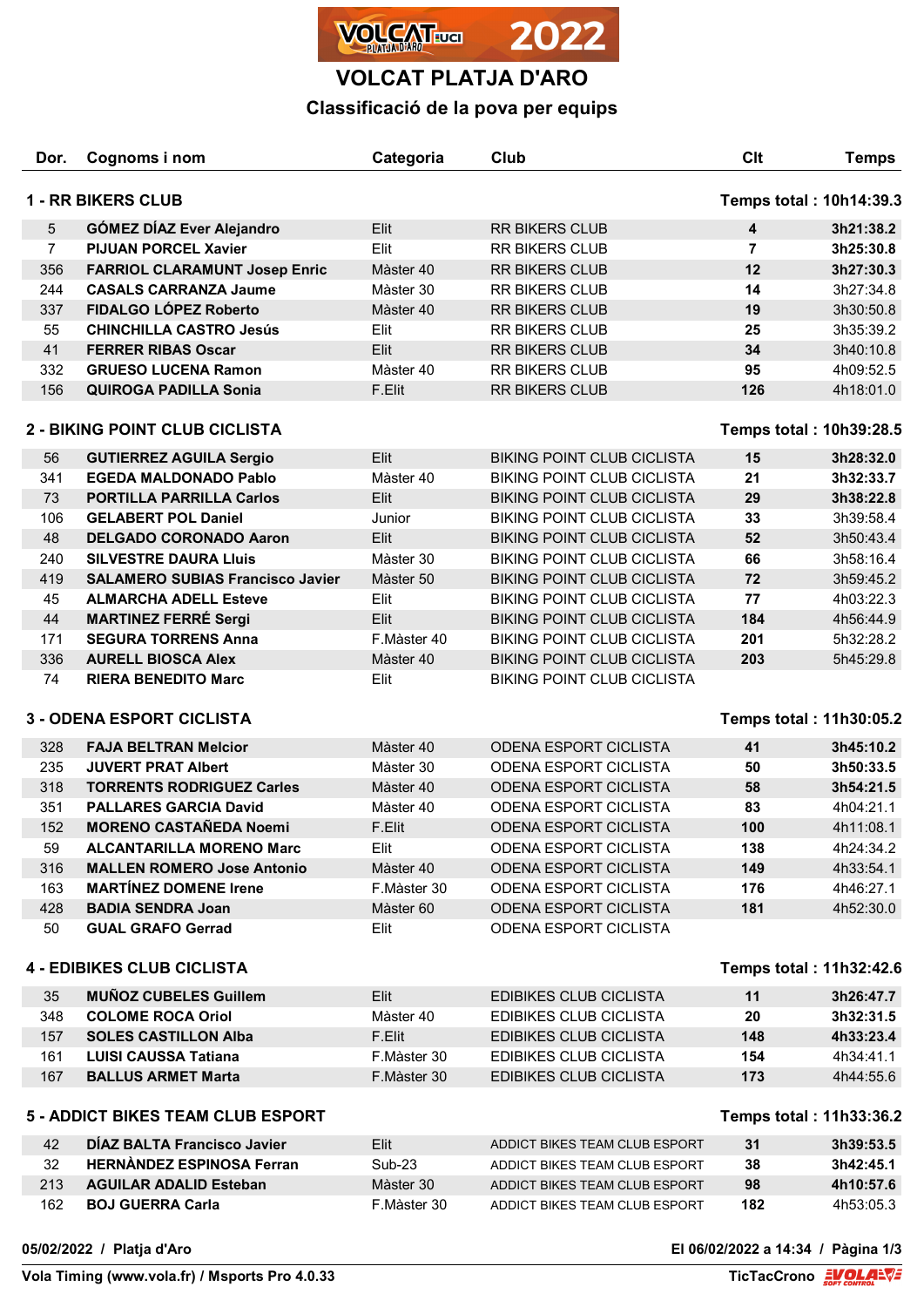

## **VOLCAT PLATJA D'ARO**

**Classificació de la pova per equips**

| Dor.                                                                        | Cognoms i nom                                                    | Categoria              | Club                                                       | <b>Clt</b> | <b>Temps</b>            |  |
|-----------------------------------------------------------------------------|------------------------------------------------------------------|------------------------|------------------------------------------------------------|------------|-------------------------|--|
| 411                                                                         | <b>HERNANDEZ MONTUENGA Manel</b>                                 | Màster 50              | ADDICT BIKES TEAM CLUB ESPORT                              | 192        | 5h04:37.7               |  |
| <b>6 - NOGUERA SPORTBIKE ASSOC.ESPORT</b><br><b>Temps total: 11h48:22.0</b> |                                                                  |                        |                                                            |            |                         |  |
| 23                                                                          | <b>CRUZ MORCILLO Christian</b>                                   | Elit                   | NOGUERA SPORTBIKE ASSOC.ESPORT                             | 55         | 3h51:47.6               |  |
| 18                                                                          | <b>DE DIOS CRESPO Aitor</b>                                      | Elit                   | NOGUERA SPORTBIKE ASSOC.ESPORT                             | 65         | 3h58:16.3               |  |
| 49                                                                          | <b>PAREDES TRILLA Gerard</b>                                     | Elit                   | NOGUERA SPORTBIKE ASSOC.ESPORT                             | 67         | 3h58:18.1               |  |
| 214                                                                         | <b>TUNKARA FISIRU Momo</b>                                       | Màster 30              | NOGUERA SPORTBIKE ASSOC.ESPORT                             | 133        | 4h21:55.4               |  |
| 66                                                                          | <b>SANCHEZ LARA Jorge</b>                                        | Elit                   | NOGUERA SPORTBIKE ASSOC.ESPORT                             |            |                         |  |
| 7 - NOLIMITS VALLES CLUB CICLISTA                                           |                                                                  |                        |                                                            |            | Temps total: 11h59:07.3 |  |
| 220                                                                         | <b>SERRANO LOPEZ Victor</b>                                      | Màster 30              | NOLIMITS VALLES CLUB CICLISTA                              | 54         | 3h51:24.0               |  |
| 209                                                                         | <b>RICART QUESADA Marc</b>                                       | Màster 30              | NOLIMITS VALLES CLUB CICLISTA                              | 70         | 3h59:34.0               |  |
| 228                                                                         | <b>BETETA CABALLERO David</b>                                    | Màster 30              | NOLIMITS VALLES CLUB CICLISTA                              | 94         | 4h08:09.3               |  |
| 8 - FRAGA C.C.                                                              |                                                                  |                        |                                                            |            | Temps total: 12h01:00.4 |  |
| 201                                                                         | <b>GUIRAL DE DIOS Hector</b>                                     | Màster 30              | FRAGA C.C.                                                 | 48         | 3h49:54.6               |  |
| 224                                                                         | <b>LABAILA NAVARRO Vicente</b>                                   | Màster 30              | FRAGA C.C.                                                 | 69         | 3h58:59.0               |  |
| 202                                                                         | <b>VISA ROMERO Javier</b>                                        | Màster 30              | FRAGA C.C.                                                 | 104        | 4h12:06.8               |  |
| 203                                                                         | <b>SOROLLA SERES Héctor</b>                                      | Màster 30              | FRAGA C.C.                                                 | 158        | 4h36:11.6               |  |
|                                                                             |                                                                  |                        |                                                            |            |                         |  |
| <b>9 - INDEPENDIENTE</b><br>Temps total: 12h05:31.6                         |                                                                  |                        |                                                            |            |                         |  |
| 57                                                                          | <b>PUJOL MUÑOZ Oscar</b>                                         | Elit                   | <b>INDEPENDIENTE</b>                                       | 13         | 3h27:30.4               |  |
| 305                                                                         | <b>SANZ BLANCO David</b>                                         | Màster 40              | <b>INDEPENDIENTE</b>                                       | 75         | 4h02:54.1               |  |
| 67                                                                          | <b>GARCIA MARTINEZ Adrià</b>                                     | Elit                   | <b>INDEPENDIENTE</b>                                       | 156        | 4h35:07.1               |  |
|                                                                             | <b>10 - TRIDEPORTE CLUB DEPORTIVO</b><br>Temps total: 12h25:49.8 |                        |                                                            |            |                         |  |
| 236                                                                         | <b>ESCURA MIQUEL Ferran</b>                                      | Màster 30              | TRIDEPORTE CLUB DEPORTIVO                                  | 53         | 3h50:47.6               |  |
| 160                                                                         | <b>XINXO MORERA Ada</b>                                          | F.Elit                 | TRIDEPORTE CLUB DEPORTIVO                                  | 120        | 4h17:05.7               |  |
| 350                                                                         | <b>VAL LUCAS Santi</b>                                           | Màster 40              | TRIDEPORTE CLUB DEPORTIVO                                  | 124        | 4h17:56.5               |  |
| 11 - BICI 3.0 CLUB CICLISTA<br>Temps total: 12h39:55.9                      |                                                                  |                        |                                                            |            |                         |  |
| 24                                                                          | <b>TEMPRANO FERNANDEZ Marti</b>                                  | <b>Sub-23</b>          | <b>BICI 3.0 CLUB CICLISTA</b>                              | 51         | 3h50:40.9               |  |
| 427                                                                         | <b>LLORT FARRE Antoni</b>                                        | Màster 50              | <b>BICI 3.0 CLUB CICLISTA</b>                              | 106        | 4h12:52.3               |  |
| 307                                                                         | <b>VIVES SANCHEZ David</b>                                       | Màster 40              | <b>BICI 3.0 CLUB CICLISTA</b>                              | 159        | 4h36:22.7               |  |
| 408                                                                         | <b>TEMPRANO MUÑOZ Raul</b>                                       | Màster 50              | <b>BICI 3.0 CLUB CICLISTA</b>                              | 183        | 4h53:17.2               |  |
| 205                                                                         | <b>MANAU MARTINEZ Albert</b>                                     | Màster 30              | <b>BICI 3.0 CLUB CICLISTA</b>                              | 186        | 4h57:15.0               |  |
| <b>12 - FES BICI IGUALADA CLUB CICLIST</b>                                  |                                                                  |                        |                                                            |            | Temps total: 12h49:06.3 |  |
| 25                                                                          | <b>MARTINEZ CALDITO Xavi</b>                                     | Elit                   | FES BICI IGUALADA CLUB CICLIST                             | 76         | 4h03:18.7               |  |
| 225                                                                         | <b>MOIX CHINARRO Jordi</b>                                       | Màster 30              | FES BICI IGUALADA CLUB CICLIST                             | 103        | 4h11:33.2               |  |
| 237                                                                         | <b>SEGURA SEGURA David</b>                                       | Màster 30              | FES BICI IGUALADA CLUB CICLIST                             | 152        | 4h34:14.4               |  |
| 246                                                                         | <b>BONELL RUIZ Amadeu</b>                                        | Màster 30              | FES BICI IGUALADA CLUB CICLIST                             | 155        | 4h34:43.7               |  |
| 242                                                                         | <b>ALEMANY MISERACHS Roger</b>                                   | Màster 30              | FES BICI IGUALADA CLUB CICLIST                             |            |                         |  |
| <b>13 - MEDINA CLUB CICLISTA</b><br>Temps total: 13h00:55.2                 |                                                                  |                        |                                                            |            |                         |  |
|                                                                             |                                                                  |                        |                                                            |            |                         |  |
| 208<br>407                                                                  | <b>LOMBARDO DIEZ Marc</b><br><b>GÓMEZ CAPARROS Francisco</b>     | Màster 30<br>Màster 50 | <b>MEDINA CLUB CICLISTA</b><br><b>MEDINA CLUB CICLISTA</b> | 85<br>122  | 4h04:32.9<br>4h17:11.8  |  |
| 436                                                                         | YÉBENES LÓPEZ Blas                                               | Màster 60              | MEDINA CLUB CICLISTA                                       | 160        | 4h39:10.5               |  |
|                                                                             |                                                                  |                        |                                                            |            |                         |  |

**05/02/2022 / Platja d'Aro El 06/02/2022 a 14:34 / Pàgina 2/3**

**Vola Timing (www.vola.fr) / Msports Pro 4.0.33**